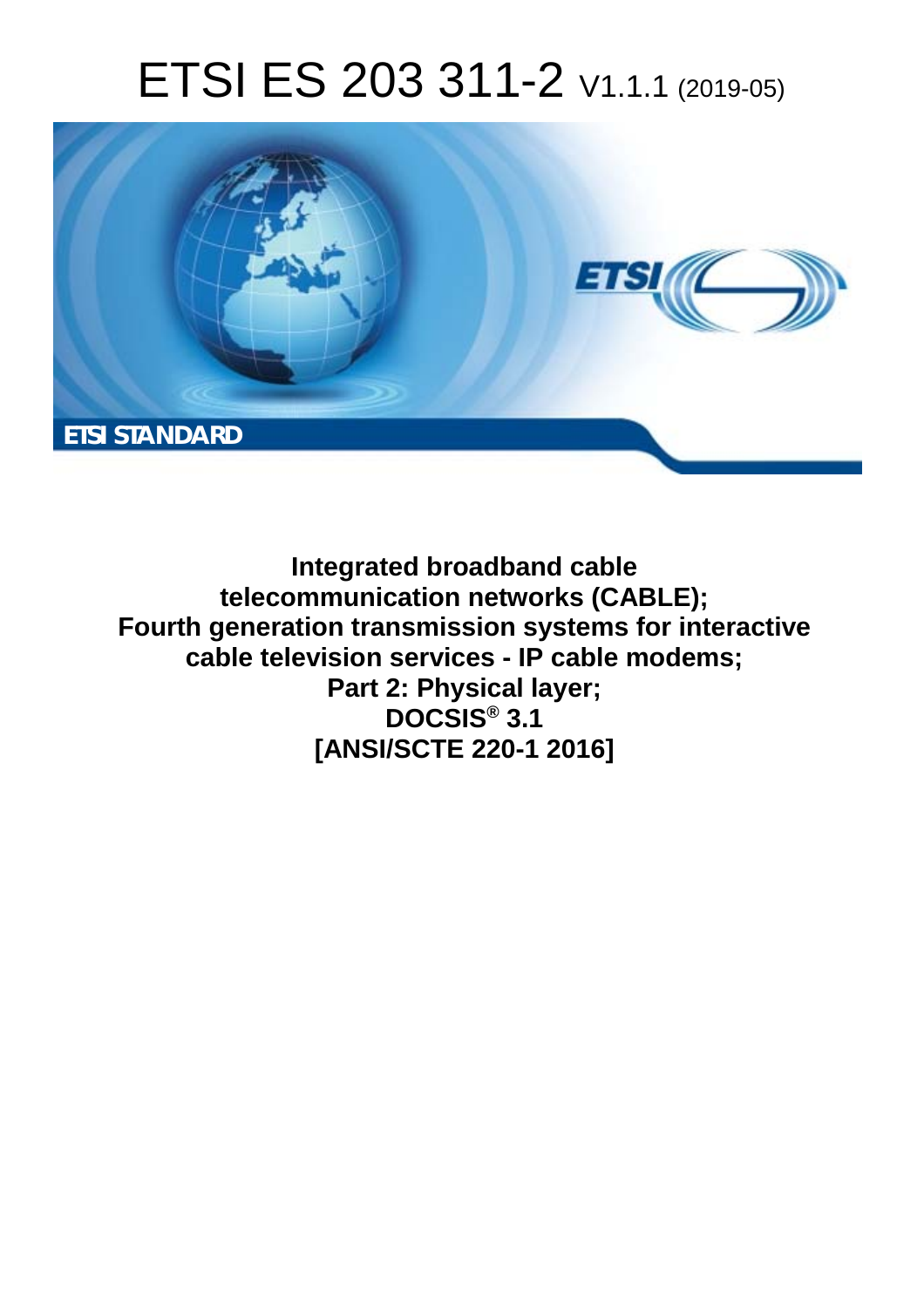Reference RES/CABLE-00025-2

Keywords access, broadband, cable, docsis, endorsement, IP, IPcable

#### *ETSI*

#### 650 Route des Lucioles F-06921 Sophia Antipolis Cedex - FRANCE

Tel.: +33 4 92 94 42 00 Fax: +33 4 93 65 47 16

Siret N° 348 623 562 00017 - NAF 742 C Association à but non lucratif enregistrée à la Sous-Préfecture de Grasse (06) N° 7803/88

#### *Important notice*

The present document can be downloaded from: <http://www.etsi.org/standards-search>

The present document may be made available in electronic versions and/or in print. The content of any electronic and/or print versions of the present document shall not be modified without the prior written authorization of ETSI. In case of any existing or perceived difference in contents between such versions and/or in print, the prevailing version of an ETSI deliverable is the one made publicly available in PDF format at [www.etsi.org/deliver](http://www.etsi.org/deliver).

Users of the present document should be aware that the document may be subject to revision or change of status. Information on the current status of this and other ETSI documents is available at <https://portal.etsi.org/TB/ETSIDeliverableStatus.aspx>

If you find errors in the present document, please send your comment to one of the following services: <https://portal.etsi.org/People/CommiteeSupportStaff.aspx>

#### *Copyright Notification*

No part may be reproduced or utilized in any form or by any means, electronic or mechanical, including photocopying and microfilm except as authorized by written permission of ETSI. The content of the PDF version shall not be modified without the written authorization of ETSI. The copyright and the foregoing restriction extend to reproduction in all media.

> © ETSI 2019. All rights reserved.

**DECT**TM, **PLUGTESTS**TM, **UMTS**TM and the ETSI logo are trademarks of ETSI registered for the benefit of its Members. **3GPP**TM and **LTE**TM are trademarks of ETSI registered for the benefit of its Members and of the 3GPP Organizational Partners. **oneM2M™** logo is a trademark of ETSI registered for the benefit of its Members and of the oneM2M Partners. **GSM**® and the GSM logo are trademarks registered and owned by the GSM Association.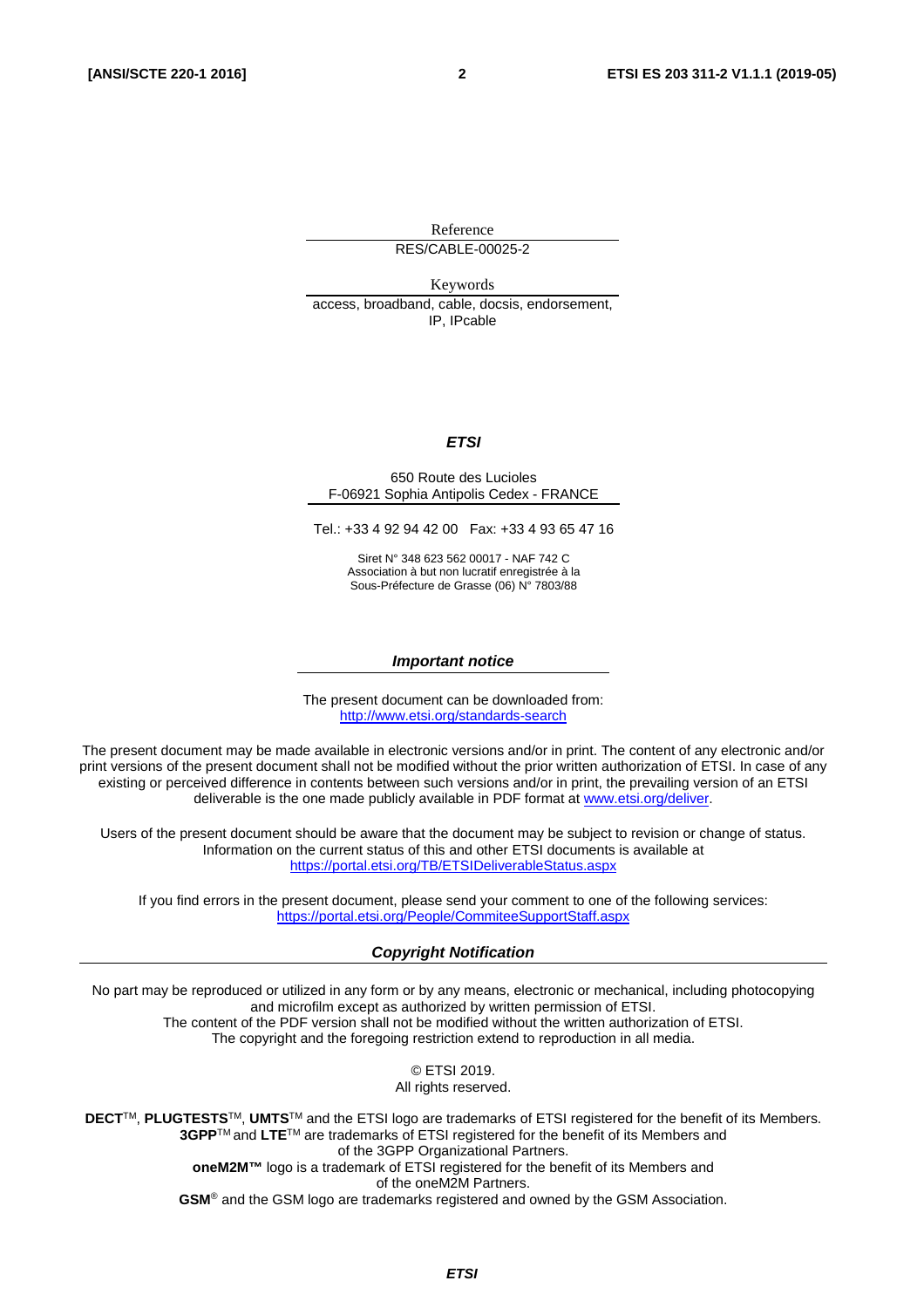# Contents

| 1              |           |  |  |  |  |  |
|----------------|-----------|--|--|--|--|--|
| $\overline{2}$ |           |  |  |  |  |  |
| 2.1            |           |  |  |  |  |  |
| 2.2            |           |  |  |  |  |  |
| 3 <sup>7</sup> |           |  |  |  |  |  |
| 3.1            | Terms. 77 |  |  |  |  |  |
| 3.2            |           |  |  |  |  |  |
| 3.3            |           |  |  |  |  |  |
|                |           |  |  |  |  |  |
|                |           |  |  |  |  |  |
|                |           |  |  |  |  |  |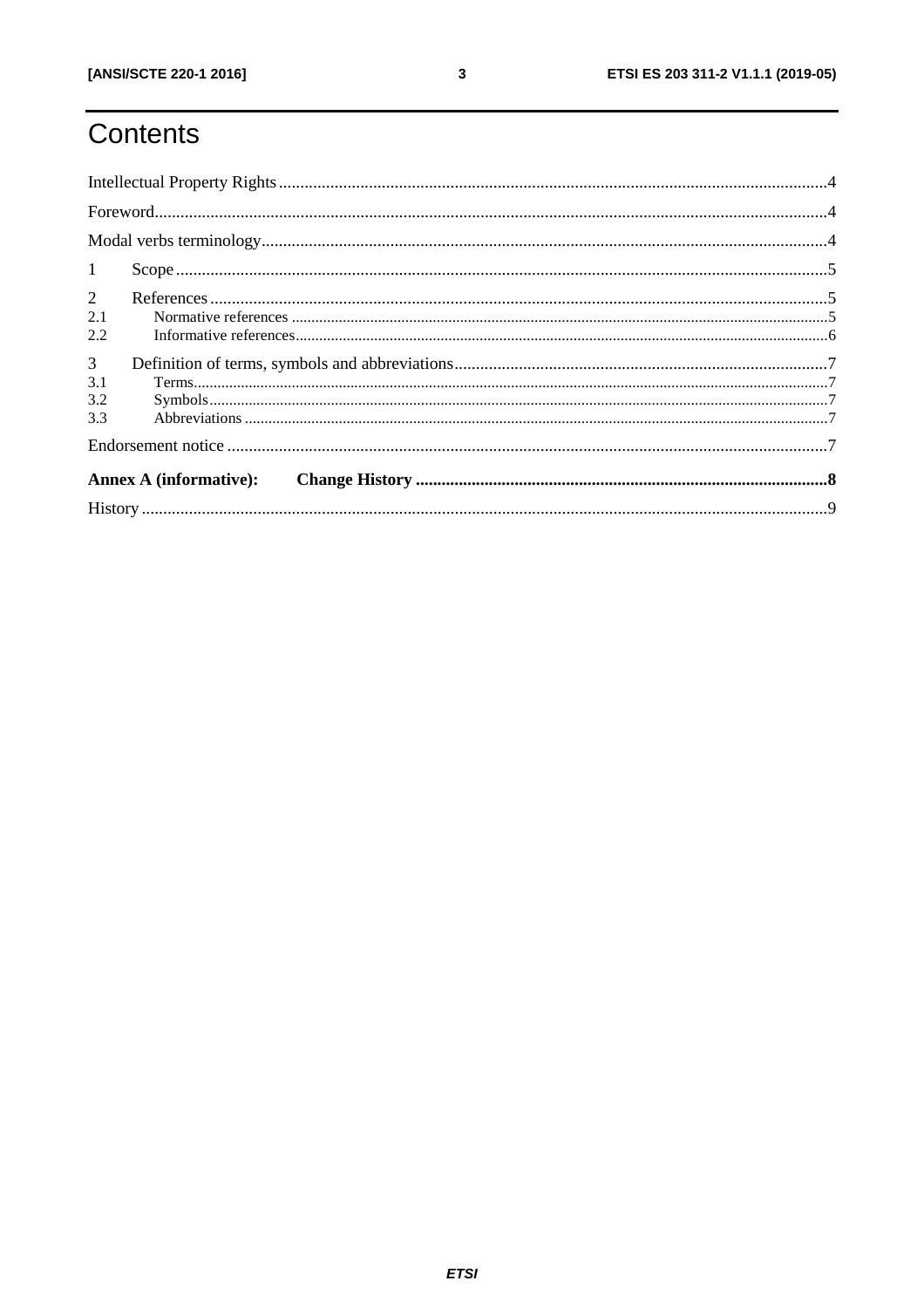### <span id="page-3-0"></span>Intellectual Property Rights

#### Essential patents

IPRs essential or potentially essential to normative deliverables may have been declared to ETSI. The information pertaining to these essential IPRs, if any, is publicly available for **ETSI members and non-members**, and can be found in ETSI SR 000 314: *"Intellectual Property Rights (IPRs); Essential, or potentially Essential, IPRs notified to ETSI in respect of ETSI standards"*, which is available from the ETSI Secretariat. Latest updates are available on the ETSI Web server ([https://ipr.etsi.org/\)](https://ipr.etsi.org/).

Pursuant to the ETSI IPR Policy, no investigation, including IPR searches, has been carried out by ETSI. No guarantee can be given as to the existence of other IPRs not referenced in ETSI SR 000 314 (or the updates on the ETSI Web server) which are, or may be, or may become, essential to the present document.

#### **Trademarks**

The present document may include trademarks and/or tradenames which are asserted and/or registered by their owners. ETSI claims no ownership of these except for any which are indicated as being the property of ETSI, and conveys no right to use or reproduce any trademark and/or tradename. Mention of those trademarks in the present document does not constitute an endorsement by ETSI of products, services or organizations associated with those trademarks.

#### Foreword

This ETSI Standard (ES) has been produced by ETSI Technical Committee Integrated broadband cable telecommunication networks (CABLE).

The present document is part 2 of a multi-part deliverable covering the fourth generation transmission systems for interactive cable television services - IP cable modems. Full details of the entire series can be found in part 1 [\[2](#page-5-0)].

NOTE: DOCSIS® is a registered Trade Mark of Cable Television Laboratories, Inc., and is used in the present document with permission.

### Modal verbs terminology

In the present document "**shall**", "**shall not**", "**should**", "**should not**", "**may**", "**need not**", "**will**", "**will not**", "**can**" and "**cannot**" are to be interpreted as described in clause 3.2 of the [ETSI Drafting Rules](https://portal.etsi.org/Services/editHelp!/Howtostart/ETSIDraftingRules.aspx) (Verbal forms for the expression of provisions).

"**must**" and "**must not**" are **NOT** allowed in ETSI deliverables except when used in direct citation.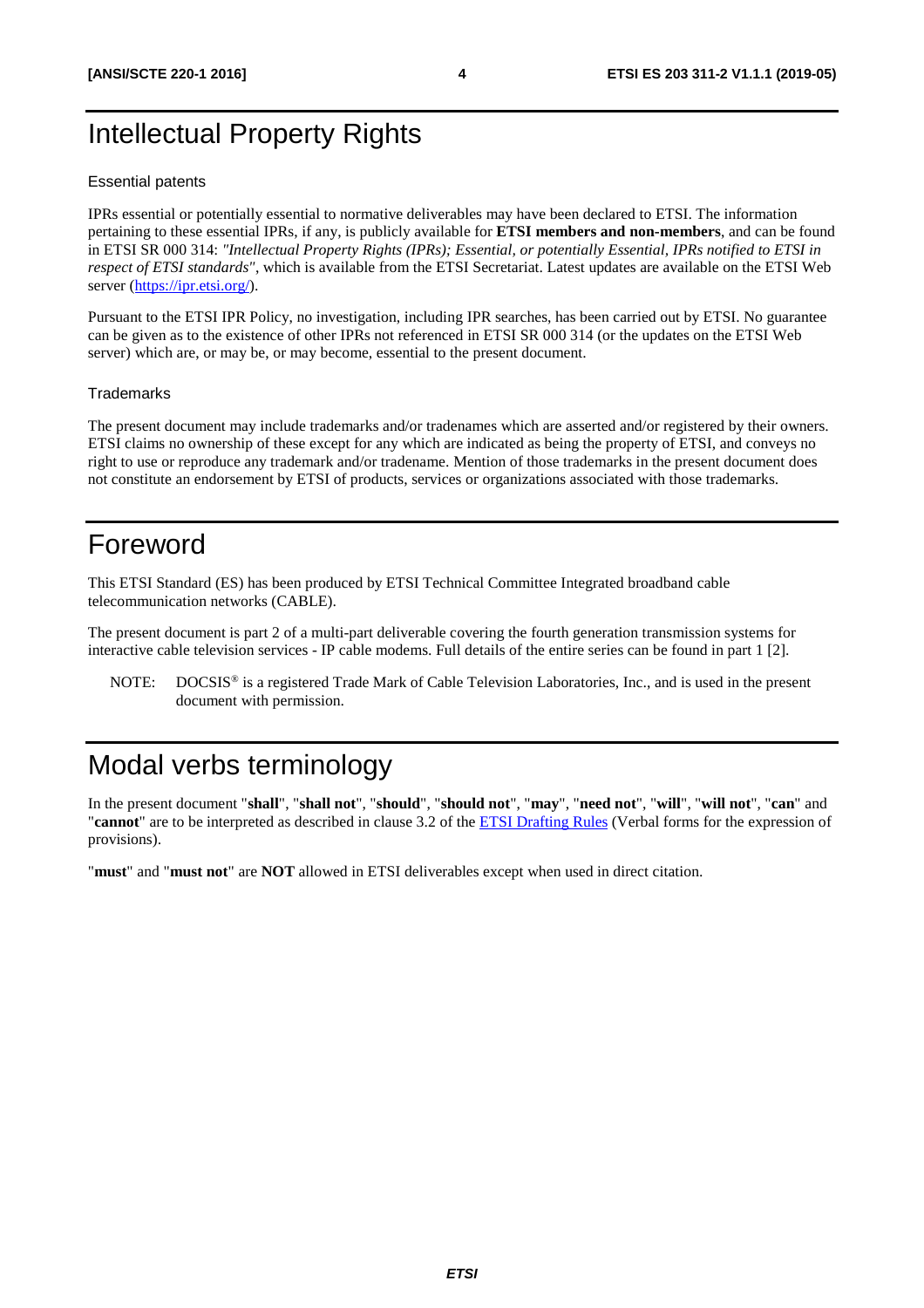### <span id="page-4-0"></span>1 Scope

The present document provides the ETSI endorsement of ANSI/SCTE Standard 220-1 [1].

ANSI/SCTE Standard 220-1 is part of a series of specifications that defines the fourth generation of high-speed dataover-cable systems, commonly referred to as the DOCSIS 3.1 specifications. The standard was developed for the benefit of the cable industry, and includes contributions by operators and vendors from North and South America, Europe and Asia.

This generation of the DOCSIS specifications builds upon the previous generations of DOCSIS specifications (commonly referred to as the DOCSIS 3.0 and earlier specifications), leveraging the existing Media Access Control (MAC) and Physical (PHY) layers, but with the addition of a new PHY layer designed to improve spectral efficiency and provide better scaling for larger bandwidths (and appropriate updates to the MAC and management layers to support the new PHY layer). It includes backward compatibility for the existing PHY layers in order to enable a seamless migration to the new technology.

There are differences in the cable spectrum planning practices adopted for different networks in the world. For the new PHY layer defined in the present document, there is flexibility to deploy the technology in any spectrum plan; therefore, no special accommodation for different regions of the world is specified for this new PHY layer.

However, due to the inclusion of the DOCSIS 3.0 PHY layers for backward compatibility purposes, there is still a need for different region-specific physical layer technologies. Therefore, three options for physical layer technologies are included in the present document. One technology option is based on the downstream channel identification plan that is deployed in North America using 6 MHz spacing. The second technology option is based on the corresponding European multi-program television distribution. The third technology option is based on the corresponding Chinese multi-program television distribution. All three options have the same status, notwithstanding that the document structure does not reflect this equal priority. The first of these options is defined in clauses 5 and 6 of [1], whereas the second is defined by replacing the content of those clauses with the content of Annex C of [1]. The third is defined by replacing the content of those clauses with the content of Annex D of [1]. Correspondingly, [\[14\]](#page-5-0) and [\[4\]](#page-5-0) apply only to the first option, and [[5\]](#page-5-0) applies to the second and third. Compliance with the present document means compliance with one of these implementations, but not with all three. It is not expected that equipment built to one option interoperates with equipment built to the other.

Compliance with frequency planning and EMC requirements is not covered by the present document and remains the operators' responsibility. In this respect, [\[11](#page-5-0)] and [\[12](#page-5-0)] are relevant to the USA; [\[3](#page-5-0)] and [\[i.2](#page-5-0)] to Canada; [\[i.4](#page-5-0)], [\[6](#page-5-0)], [\[7](#page-5-0)], [[8\]](#page-5-0), [\[9\]](#page-5-0) and [[10\]](#page-5-0) are relevant to the European Union; [\[13](#page-5-0)] and [\[i.1\]](#page-5-0) are relevant to China.

ANSI/SCTE Standard 220-1 defines the interface for the physical layer, and corresponds to the CableLabs specification [\[i.3\]](#page-5-0).

### 2 References

#### 2.1 Normative references

References are either specific (identified by date of publication and/or edition number or version number) or non-specific. For specific references, only the cited version applies. For non-specific references, the latest version of the referenced document (including any amendments) applies.

Referenced documents which are not found to be publicly available in the expected location might be found at <https://docbox.etsi.org/Reference/>.

NOTE: While any hyperlinks included in this clause were valid at the time of publication, ETSI cannot guarantee their long term validity.

The following referenced documents are necessary for the application of the present document.

[1] ANSI/SCTE 220-1 (2016): "DOCSIS 3.1 Part 1: Physical Layer Specification".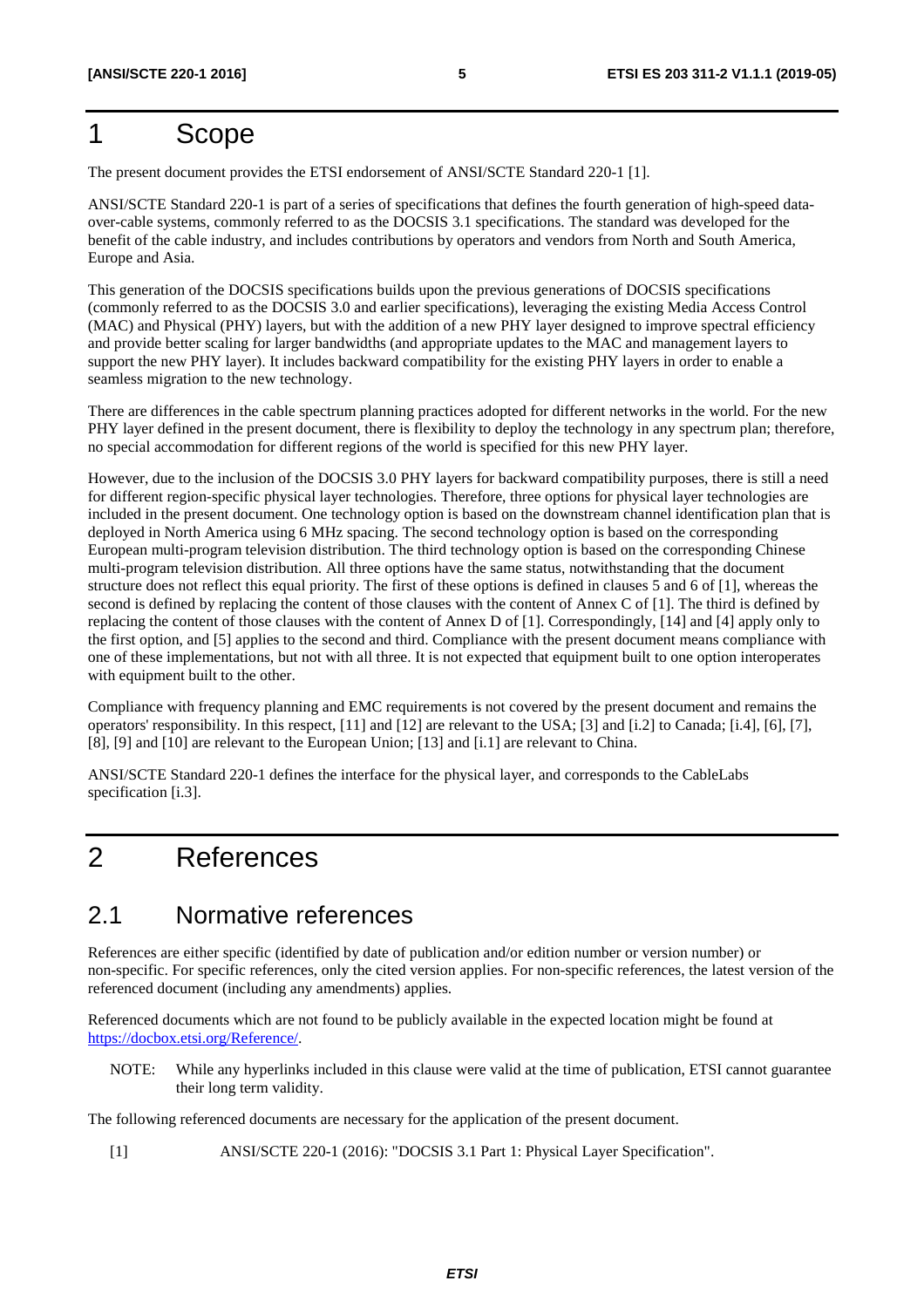- <span id="page-5-0"></span>[2] ETSI ES 203 311-1: "Integrated broadband cable telecommunication networks (CABLE); Fourth generation transmission systems for interactive cable television services - IP Cable Modems; Part 1: General; DOCSIS® 3.1".
- [3] CISPR 32:2015: "Electromagnetic compatibility of multimedia equipment Emission requirements".
- [4] CEA-542-D (2013): "Cable Television Channel Identification Plan".
- [5] ETSI EN 300 429 (V1.2.1): "Digital Video Broadcasting (DVB); Framing structure, channel coding and modulation for cable systems".
- [6] CENELEC EN 60728-11 (2017): Cable networks for television signals, sound signals and interactive services - Part 11: Safety".
- [7] CENELEC EN 50083-2 (2012): "Cable networks for television signals, sound signals and interactive services -- Part 2: Electromagnetic compatibility for equipment".
- [8] CENELEC EN 50083-7 (1996): "Cable networks for television signals, sound signals and interactive services -- Part 7: System performance".
- [9] CENELEC EN 61000-6-4 (2001): "Electromagnetic compatibility (EMC) -- Part 6-4: Generic standards - Emission standard for industrial environments".
- [10] CENELEC EN 61000-6-3 (2007): "Electromagnetic compatibility (EMC) -- Part 6-3: Generic standards - Emission standard for residential, commercial and light-industrial environments".
- [11] Code of Federal Regulations, Title 47, Part 15 (October 2005).
- [12] Code of Federal Regulations, Title 47, Part 76 (October 2005).
- [13] Standardization Administration of People's Republic of China (SAC) GB 8898 (2011): "Audio, video and similar electronic apparatus - Safety requirements".
- NOTE: Available at [www.sac.gov.cn](http://www.sac.gov.cn/) and in English at [https://books.google.fr/books/about/GB\\_8898\\_2011\\_Translated\\_English\\_of\\_Chine.html?id=VOAVAwA](https://books.google.fr/books/about/GB_8898_2011_Translated_English_of_Chine.html?id=VOAVAwAAQBAJ&redir_esc=y) [AQBAJ&redir\\_esc=y](https://books.google.fr/books/about/GB_8898_2011_Translated_English_of_Chine.html?id=VOAVAwAAQBAJ&redir_esc=y).
- [14] Recommendation ITU-T J.83 (2007) (Annex B): "Digital multi-program systems for television sound and data services for cable distribution".

#### 2.2 Informative references

References are either specific (identified by date of publication and/or edition number or version number) or non-specific. For specific references, only the cited version applies. For non-specific references, the latest version of the referenced document (including any amendments) applies.

NOTE: While any hyperlinks included in this clause were valid at the time of publication, ETSI cannot guarantee their long term validity.

The following referenced documents are not necessary for the application of the present document but they assist the user with regard to a particular subject area.

- [i.1] China Zhijian Publish House SAC: "Equipments and components used in cabled distribution systems primarily intended for television and sound signals--Part 1: Generic specifications".
- [i.2] Information Technology Equipment (ITE): "Limits and methods of measurement".
- [i.3] Cable Television Laboratories, Inc.: "DOCSIS 3.1 Physical Layer Specification", CM-SP-PHYv3.1-I08-151210.
- [i.4] ETSI EG 201 212 (V1.2.1): "Electrical safety; Classification of interfaces for equipment to be connected to telecommunication networks".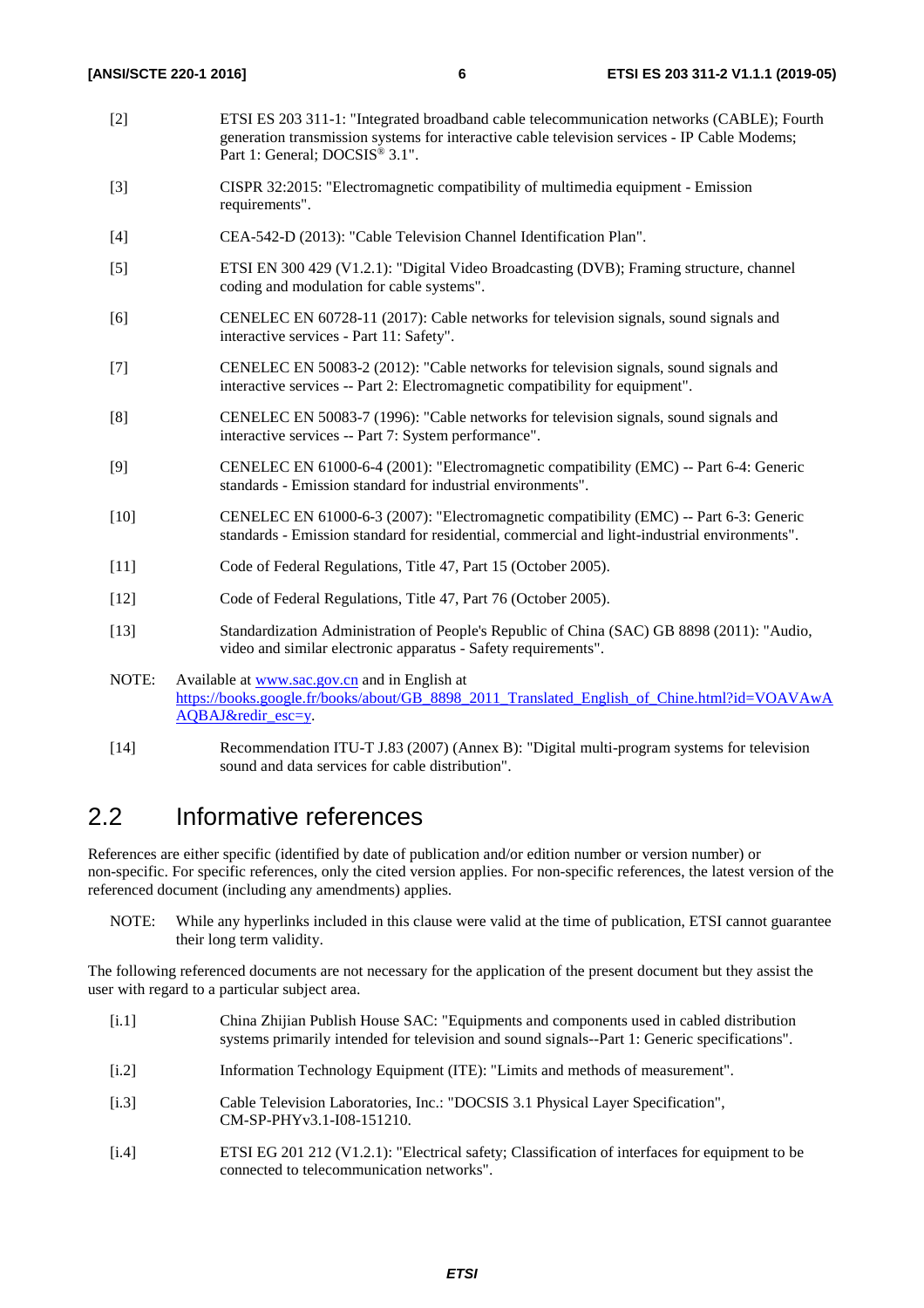# <span id="page-6-0"></span>3 Definition of terms, symbols and abbreviations

### 3.1 Terms

For the purposes of the present document, the terms given in ANSI/SCTE 220-1 [[1\]](#page-4-0) apply.

### 3.2 Symbols

Void.

### 3.3 Abbreviations

For the purposes of the present document, the abbreviations given in ANSI/SCTE 220-1 [\[1](#page-4-0)] apply.

## Endorsement notice

All elements of ANSI/SCTE 220-1 [\[1](#page-4-0)] shall apply without modifications.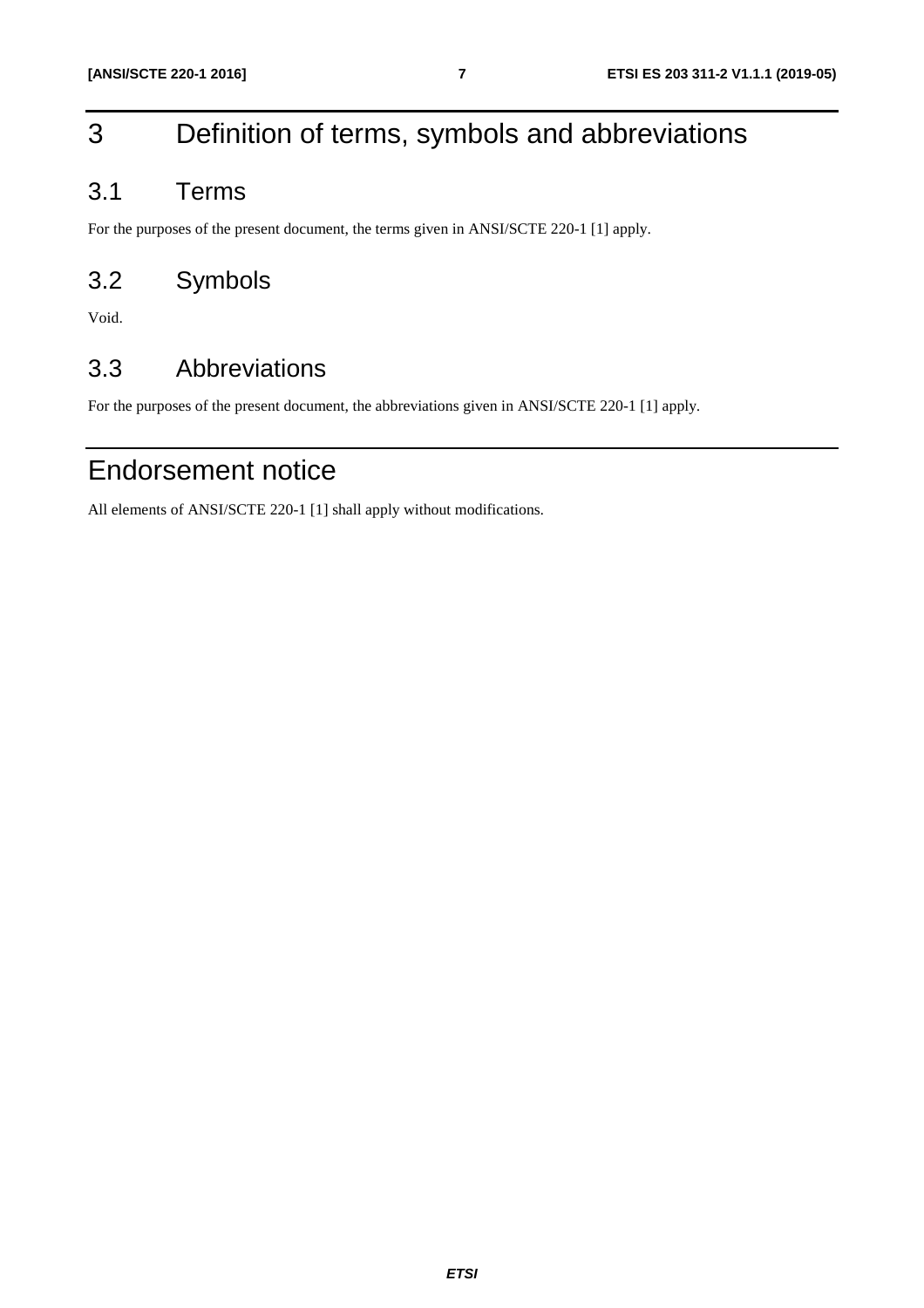# <span id="page-7-0"></span>Annex A (informative): **Change History**

| <b>Date</b> | <b>Version</b> | Information about changes                                         |  |
|-------------|----------------|-------------------------------------------------------------------|--|
| 2019        |                | First publication of the document after approval by ETSI TC CABLE |  |
|             |                |                                                                   |  |